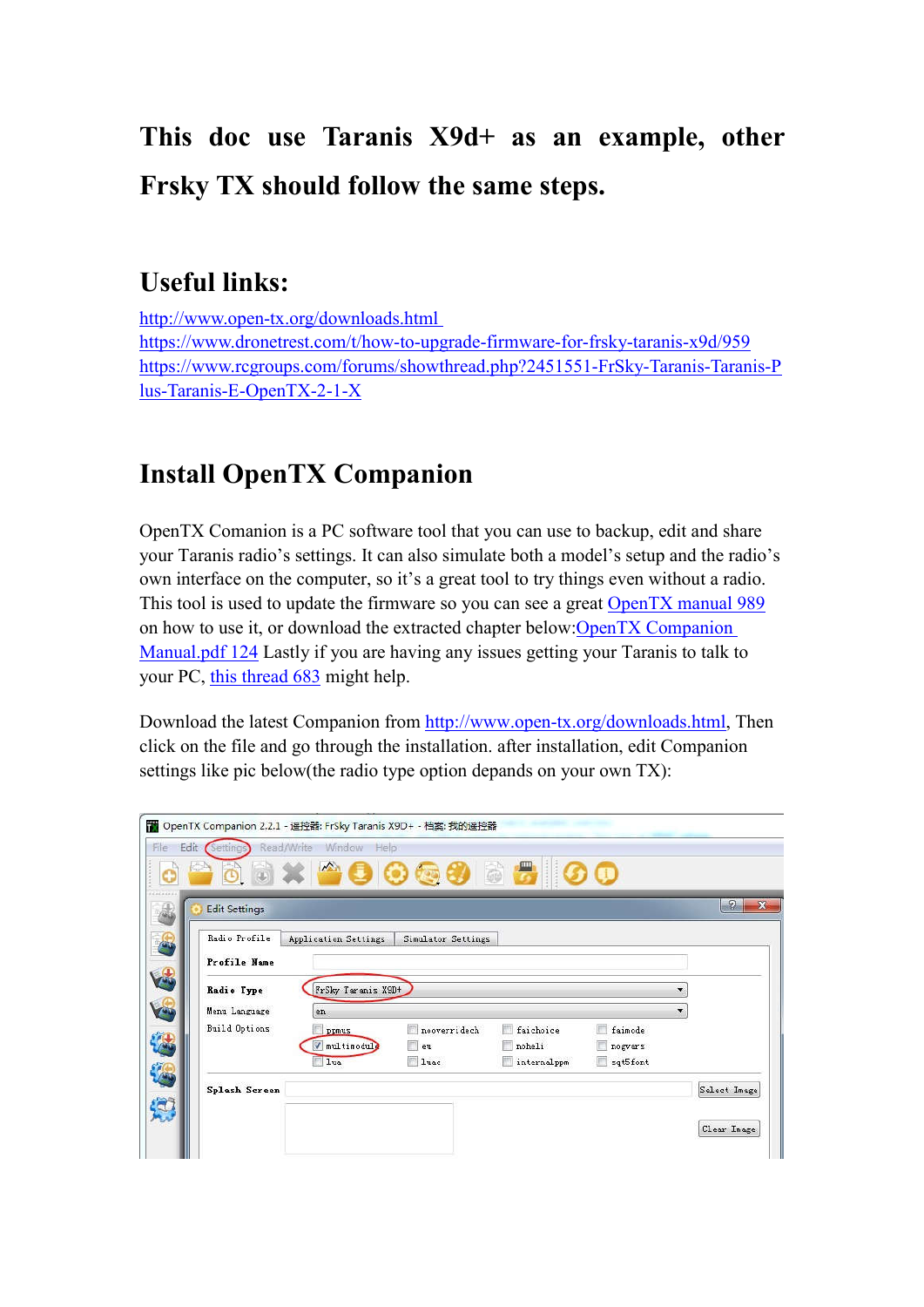After edit settings, now you can download firmware through Companion like like pic below:



### **Update firmware via SD Card**

**1.** First remove the SD card from the battery compartment of the Taranis. If you have a micro SD reader, use this to read it via the computer. If not, you can select the USB mass storage option once the Taranis is powered on for mass storage and use the USB cable instead.

Download the firmware and put the file into the 'FIRMWARES'or 'FIRMWARE' (depending on what firmware you're using) folder on you TX. Creat one if no such folder exist.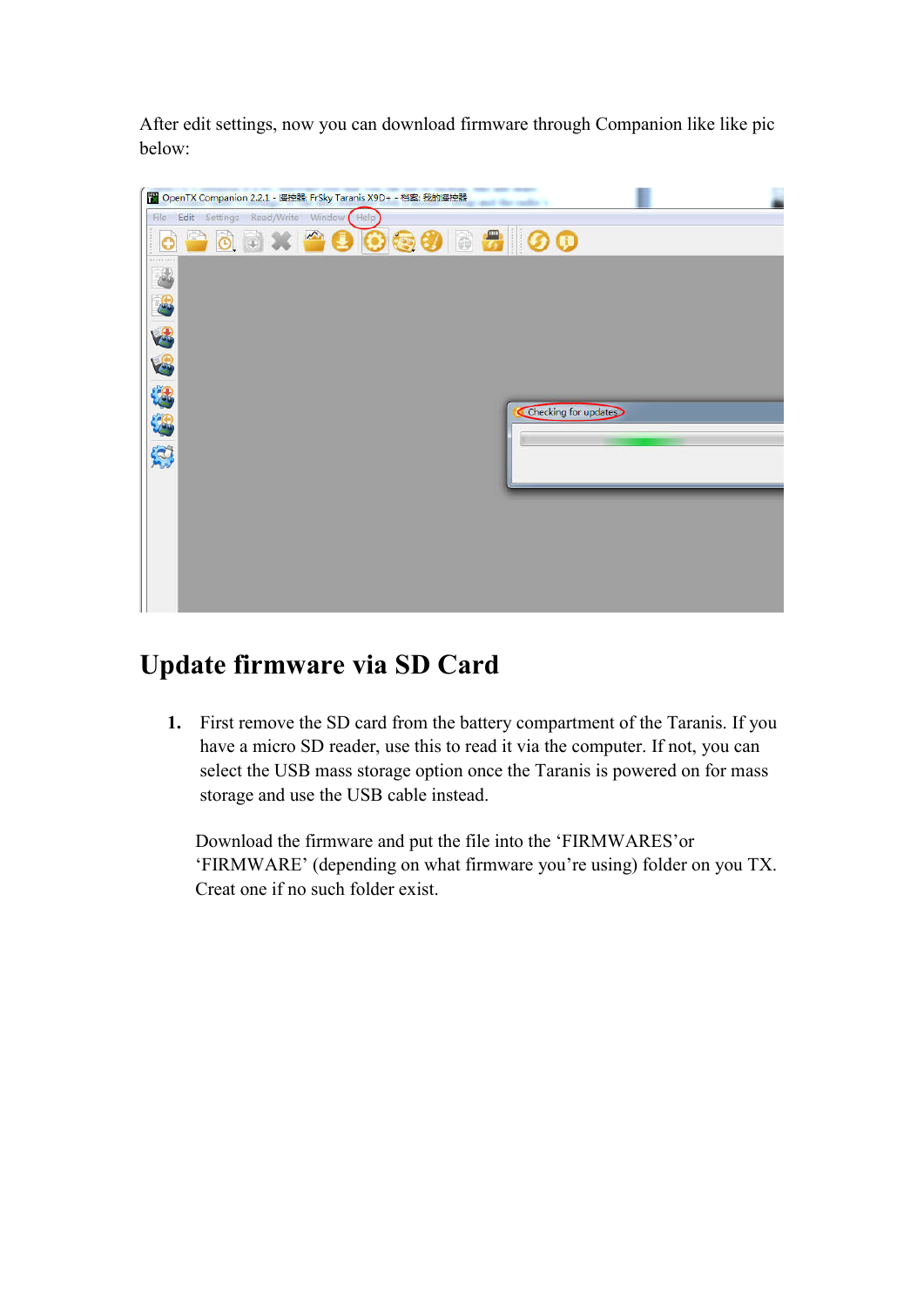| <b>BMP</b>       | 2014/8/8 11:18 |
|------------------|----------------|
| <b>EEPROMS</b>   | 2014/8/8 11:21 |
| <b>FIRMWARES</b> | 2014/8/8 11:17 |
| <b>LOGS</b>      | 2014/8/8 11:21 |
| <b>MODELS</b>    | 2014/8/8 11:17 |
| <b>SCRIPTS</b>   | 2014/8/8 11:17 |
| <b>SOUNDS</b>    | 2014/8/8 11:17 |

**Sometimes** (depending on what firmware you're using) , **the firmware filename should be less than 8 characters long, otherwise the taranis can't read the file, so you will probably have to rename it**

- **2.** Backup your files if necessary, Make a backup copy of the Taranis SD card and put the files in a directory on your PC, or Use the "Backup Radio to File" icon on the left side of Companion to backup files.
- **3.** Now put the micro SD card back into the slot in the battery compartment. To enter the 'Bootloader'mode, with the taranis turned off, while holding T1 and T4 trim buttons inwards,then turn on the taranis.